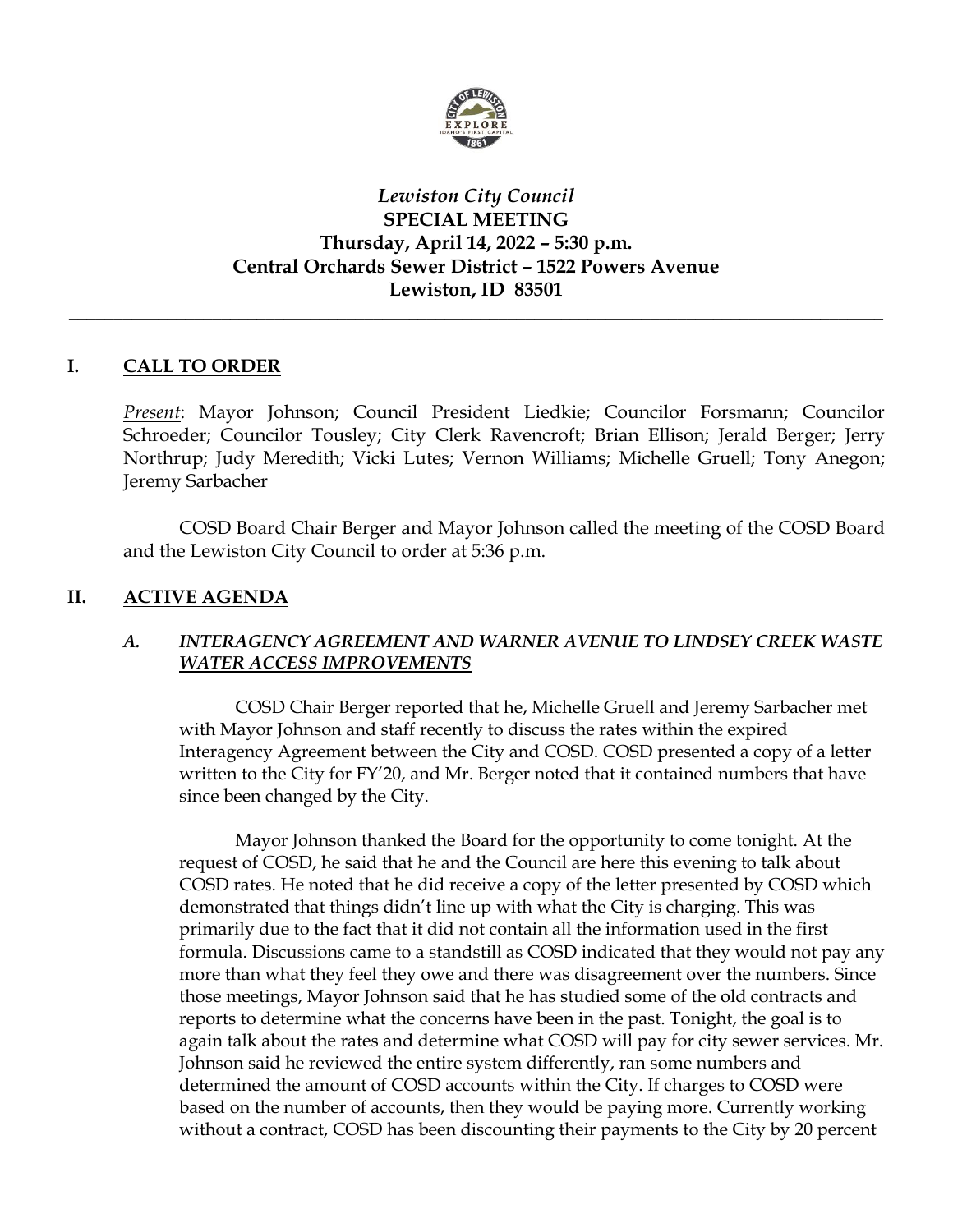and remitting the difference. The City will continue to bill for those back payments, but it is necessary to find a path in order to move forward.

With regard to where the trunk line leaves 15<sup>th</sup> Street and Warner and goes to Lindsey Creek, the City has done a great deal of work to upgrade the access road in order to perform maintenance. The City has the full intention of paying \$1.6 million to upgrade this area further in order to meet DEQ regulations and maintain the line. However, it has been pointed out that some of the COSD Board members do not believe this is necessary. Board Member Northrup said that line has been in place for almost 42 years and it has never plugged or caused any problems.

Mr. Johnson said that as he looks at the rates, he has determined that one option is to continue billing COSD the same rate other large users are being charged and COSD would continue to get further in arrears, or the City could get out of the business of maintaining the trunk lines. The numbers can continue to be argued, but that doesn't move either entity forward. It comes down to either COSD accepting the numbers and paying the amount billed, or not.

Board Member Northrup stated that the City is not supposed to overcharge COSD. In order to determine the actual payments to the City, it is important to know what is actually spent at the wastewater treatment plant and maintenance costs to the trunk line COSD ties into. Mr. Johnson replied that this exercise was done at a previous meeting. Mr. Northrup emphasized that COSD should be paying for only what they use and noted there should be no charges to them for the downtown system.

Continuing, Mayor Johnson stated that another option is to agree on a formula and staff will go back and include those figures into the contract. Mr. Northrup stated that there is no formula and again reiterated that the only charge to COSD should be their percentage of flow and maintenance costs for their lines and their charges at the Wastewater Treatment Plant.

Chair Berger stated that the Board's argument is with paying maintenance and billing on the downtown system. He said he is not complaining for paying for the processing plant, but the numbers provided by the City are skewed and seem to be over \$3 million more than the actual expenses to COSD.

Utility Systems Manager Ellison explained that FCS reviewed the City's costs, which included the wastewater plant, collections, maintenance of pipes, repairs, industrial pretreatment, etc. The \$1.4 million that has been mentioned this evening is the figure from the previous contract. By August of this year, the City will be right at \$40 million spent on capital at the Wastewater Treatment Plant. If the City were to charge by percentage, COSD would be paying a much larger amount.

Chair Berger said what he hears is that the City came up with a formula, but never shared that formula with the Board when the agreement was created. It was the city's idea to give COSD a 20 percent discount in order to remove the city's billing and